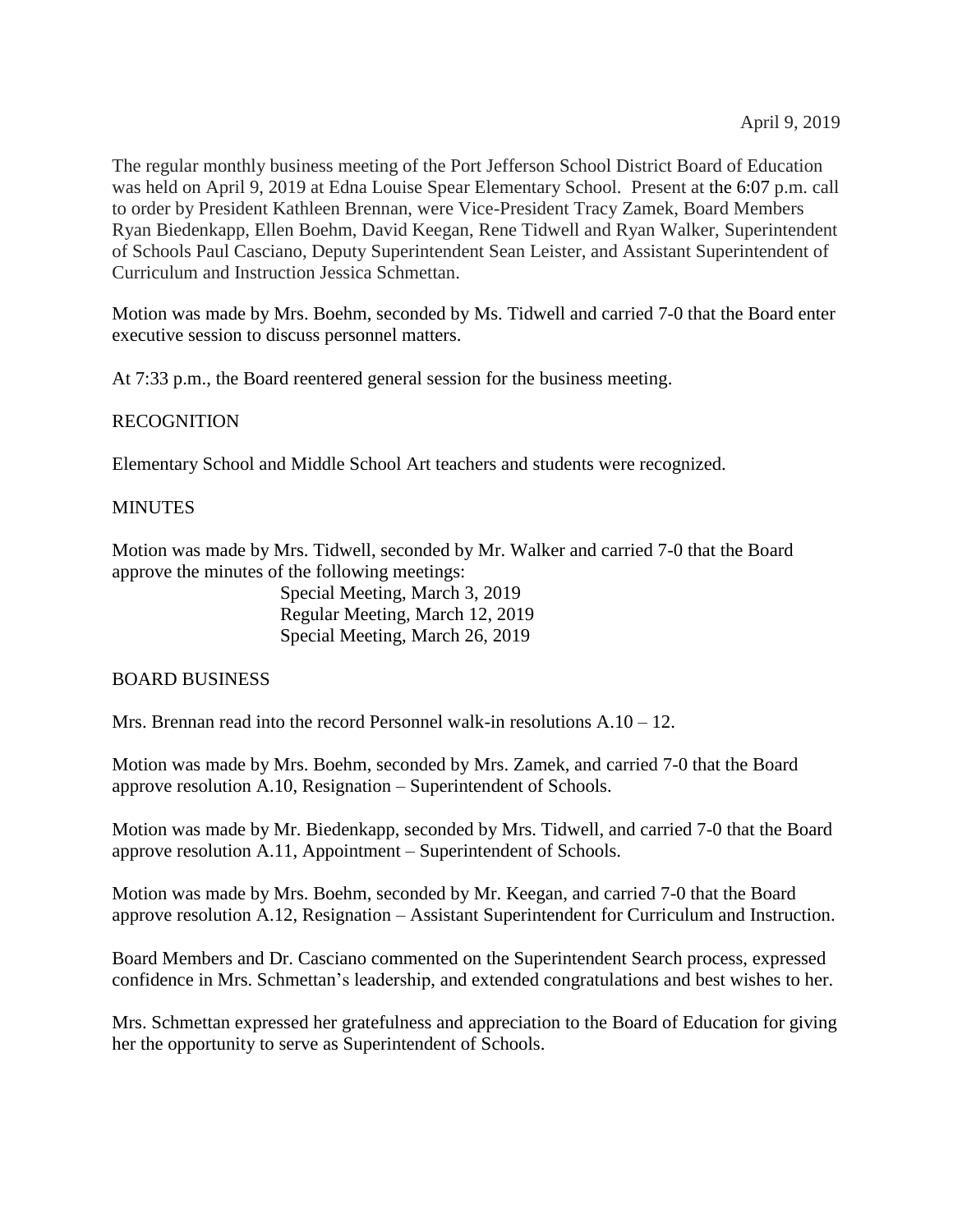### PUBLIC COMMENT

Mrs. Brennan opened the first public comment portion of the meeting.

R. Potter – concern with field testing

B. Morris – concern with the wellness program at the middle school

# REPORTS

The report from the Superintendent of Schools included:

- A presentation by Michael Caravello on professional development.
- A presentation by Sean Leister on the proposed 2019-2020 school year budget.

### Committees:

# BOARD CONSENT AGENDA

Motion was made by Mr. Keegan, seconded by Mrs. Boehm, and carried 7-0 that as recommended by the Superintendent of Schools, the Board approve Personnel resolutions numbered 1-9, appearing on the April 9, 2019 consent agenda. Mrs. Brennan acknowledged the retirements, resolutions A.4 and A.9; and the granting of tenure, resolution A.6.

Motion was made by Mrs. Tidwell, seconded by Mrs. Zamek and carried 7-0 that as recommended by the Superintendent of Schools, the Board approve Finance resolutions numbered 1-8 appearing on the April 9, 2019 consent agenda. Mrs. Brennan acknowledged the donations, resolutions B.2, 3, 4 and 5.

Motion was made by Mrs. Zamek, seconded by Mr. Keegan and carried 7-0 that as recommended by the Superintendent of Schools, the Board approve Education resolutions numbered 1-3 appearing on the April 9, 2019 consent agenda.

### OLD BUSINESS

Mrs. Brennan explained action taken by the Board at a special meeting held March 26, 2019 regarding the rescission of an appeal.

### NEW BUSINESS

- 1. Policy Motion was made by Mrs. Tidwell, seconded by Mrs. Zamek and carried 7-0 the Board accept for a first reading and adoption revisions to Policy 8410, Student Transportation.
- 2. Designation of Special Meeting A special meeting will be held on April 16, 2019, 4:00 p.m. at the District Office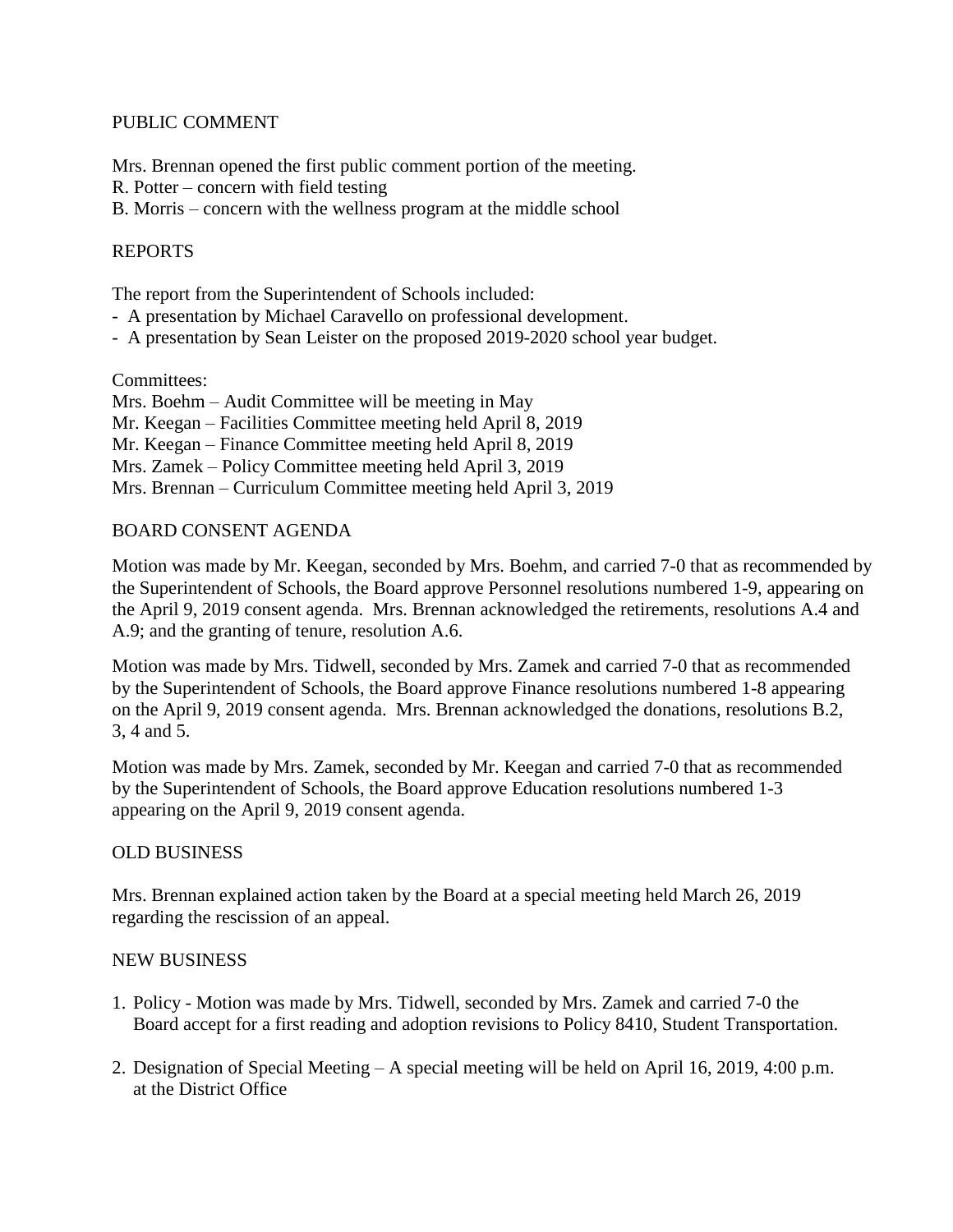3. New York State Field Tests – Discussion ensued regarding the pros and cons of field testing.

# PUBLIC COMMENT

Mrs. Brennan opened the second public comment portion of the meeting. There were no comments.

# ADJOURNMENT

At 10:06 p.m., motion was made by Mr. Walker, seconded by Mr. Biedenkapp, and carried 7-0 to adjourn.

\_\_\_\_\_\_\_\_\_\_\_\_\_\_\_\_\_\_\_\_\_\_\_\_\_\_\_\_\_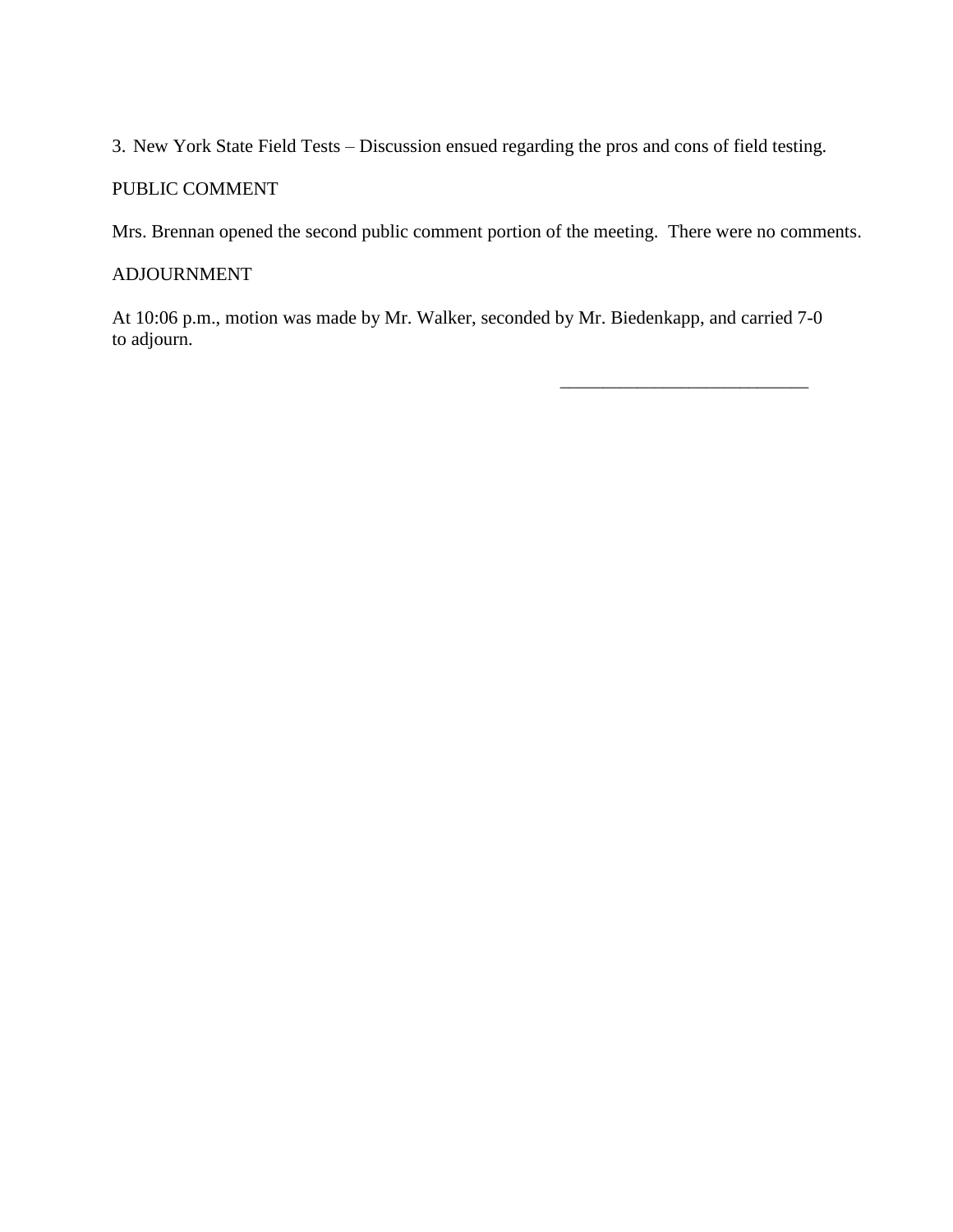#### **CONSENT AGENDA**

#### **A. Personnel**

1. Appointment – Teaching Assistant

The Board approves the appointment of Crystal Fuerst as a Teaching Assistant, on a probationary basis, effective April 9, 2019, in accordance with the negotiated agreement with the United Paraprofessionals' Association of Port Jefferson.

2. Appointment – Teaching Assistant

The Board approves the appointment of Dylan Gaches as a Teaching Assistant, on a probationary basis, effective April 9, 2019, in accordance with the negotiated agreement with the United Paraprofessionals' Association of Port Jefferson.

3. Appointment - Coaches

The Board approves the appointments of the following coaches for the 2018-2019 school year, in accordance with the negotiated agreement with the Port Jefferson Teachers' Association, contingent upon possession of Temporary Coaching License, First Aid, and CPR certifications:

| Jackie Brown | <b>Volunteer Varsity Softball Coach</b> |
|--------------|-----------------------------------------|
| Jackie Brown | Volunteer M.S. Softball Coach           |

4. Resignation – Teaching Assistant

The Board accepts the resignation of Katherine Siani, as a teaching assistant, for the purpose of retirement, effective June 30, 2019.

5. Appointment – Substitutes

The Board approves the following substitute appointments for the 2018-2019 school year:

| Teacher:   | Brittani Schwartz                        |
|------------|------------------------------------------|
| Custodian: | Brendan Van Nostrand                     |
|            | (Pending fingerprint clearance by NYSED) |

6. Tenure – Teaching Assistant

The Board grants tenure to Michelle Lautato, Teaching Assistant, effective January 14, 2019.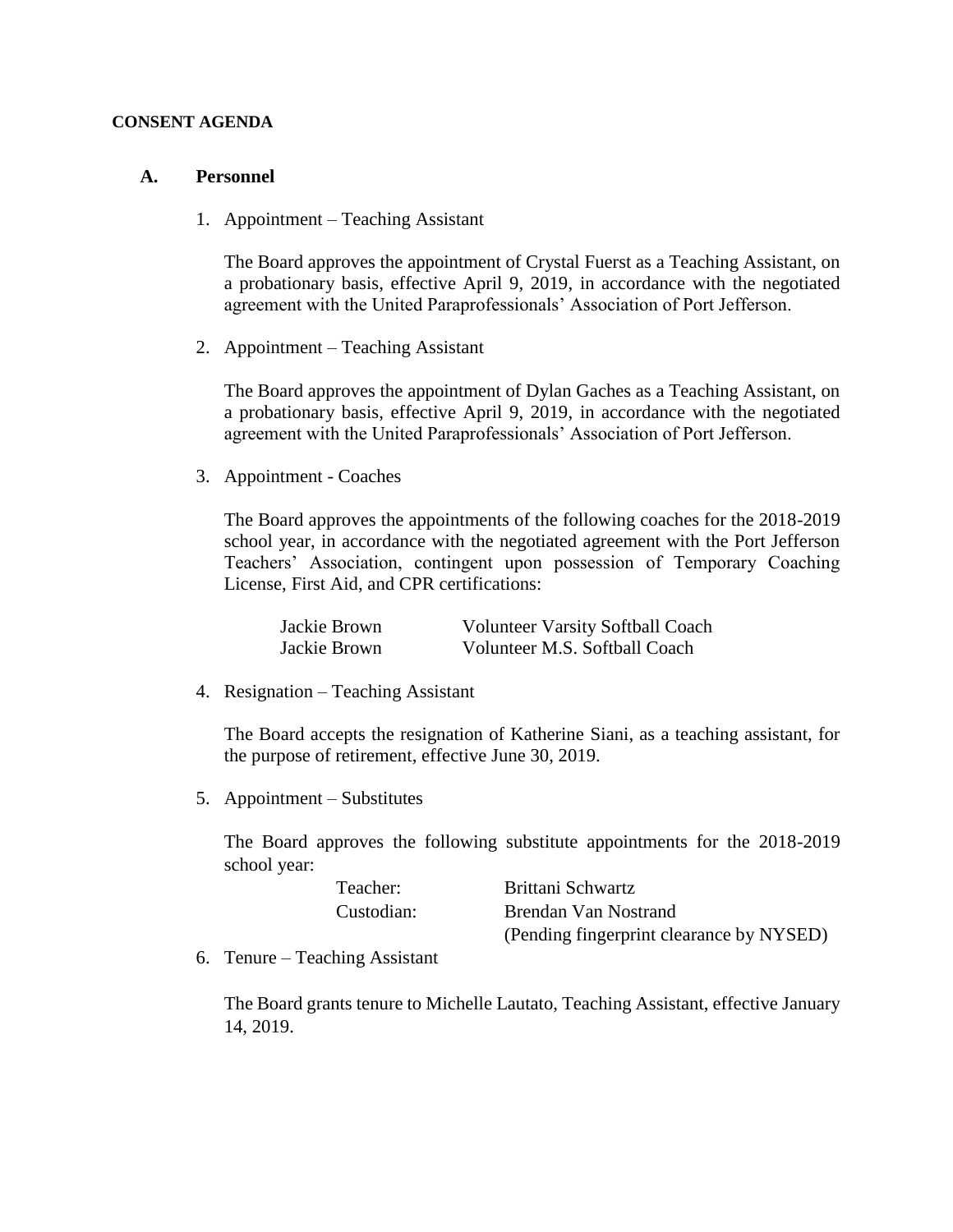7. Appointment – Teaching Assistant

The Board approves the appointment of Brian Olsen as a Teaching Assistant, on a probationary basis, effective April 9, 2019 in accordance with the negotiated agreement with the United Paraprofessionals' Association of Port Jefferson.

8. Appointment – Lifeguard

The Board approves the appointment of Alyssa Dark as a Lifeguard for the 2018- 2019 school year, for Community Swim at Edna Louise Spear Elementary School pool, at the rate of \$13.00 per hour, contingent upon First Aid, CPR and Lifeguard certification.

9. Resignation – Head Custodian

The Board accepts the resignation of Joan Lyons, as Head Custodian, for the purpose of retirement, effective July 31, 2019.

10. Resignation – Superintendent of Schools

WHEREAS, by letter dated August 28, 2018, Dr. Paul Casciano submitted his letter of resignation as Superintendent of Schools effective July 1, 2019; and

WHEREAS, by resolution adopted by the Board of Education on August 29, 2018, the Board accepted Dr. Casciano's resignation; and

WHEREAS, at the Board's request, Dr. Casciano has submitted a letter dated April 9, 2019 seeking to rescind his prior resignation request; and

WHEREAS, at the Board's request, Dr. Casciano indicated in said letter that he will extend his resignation date to October 31, 2019 to provide an effective transition to the next Superintendent of Schools who will assume office on November 1, 2019.

THEREFORE, BE IT RESOLVED that the Board of Education hereby rescinds its resolution dated August 29, 2018 accepting the resignation of Dr. Paul Casciano effective July 1, 2019; and

BE IT FURTHER RESOLVED that the Board of Education accepts the resignation of Dr. Paul Casciano as Superintendent of Schools effective October 31, 2019 so as to facilitate a successful transition to the next Superintendent of Schools.

11. Appointment – Superintendent of Schools

BE IT RESOLVED THAT the Board of Education hereby appoints Jessica Schmettan as its Superintendent of Schools for the period from November 1, 2019 through and including June 30, 2024 and authorizes the Board President to execute an Employment Agreement, dated April 9, 2019, with Ms. Schmettan, which Agreement has been executed by Ms. Schmettan and reviewed by the Board of Education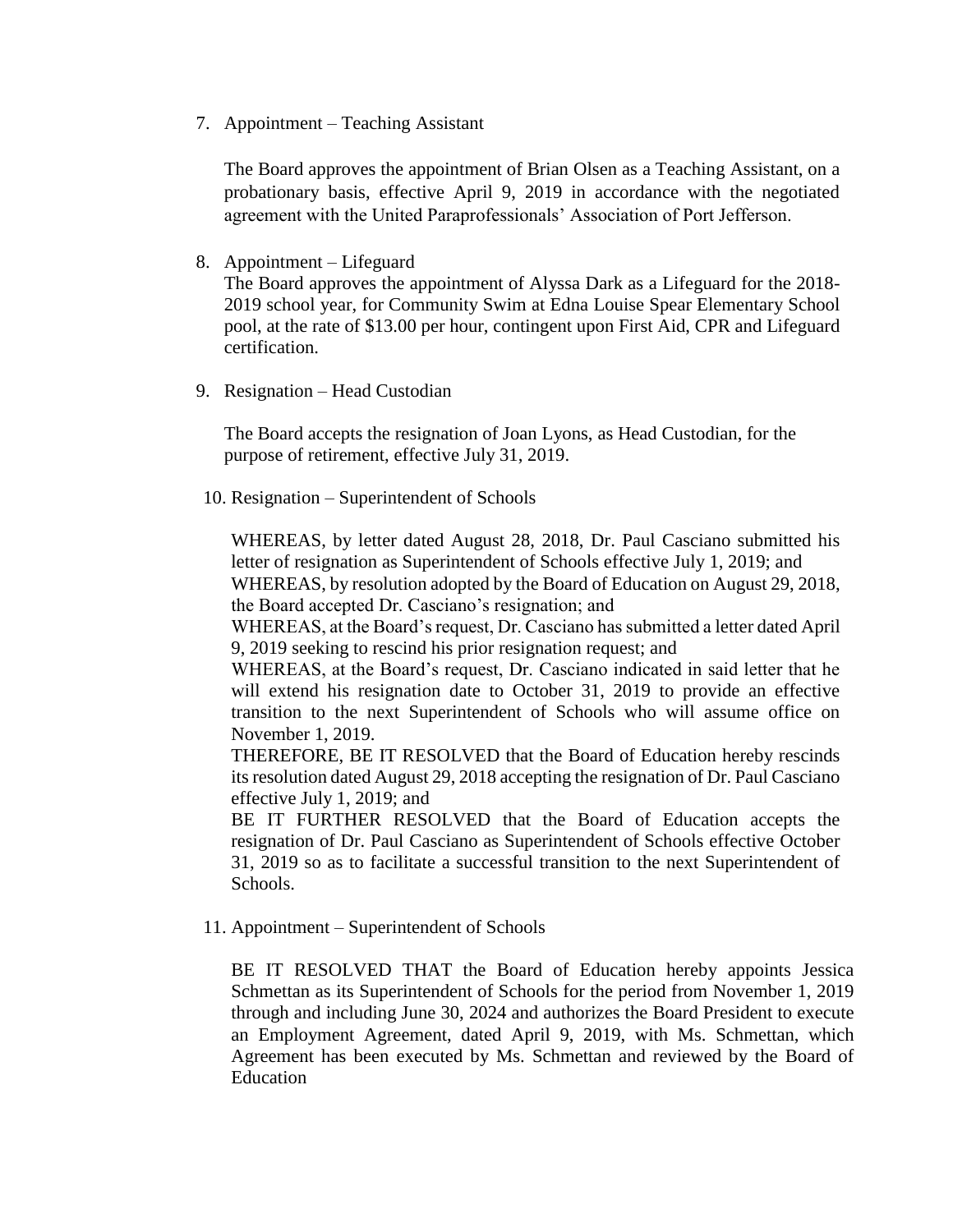12. Resignation – Assistant Superintendent for Curriculum & Instruction

BE IT RESOLVED THAT the Board of Education hereby accepts the resignation of Jessica Schmettan, as Assistant Superintendent of Curriculum and Instruction, effective October 31, 2019.

#### **B. Finance**

1. Financial Reports

The Board approves the following financial reports: Claims Audit Report - Month of February Cash Flow Analysis - Month of February Fund Balance Projection New Budget Transfers February Warrants & Treasurer Reports

| <b>Fund Name</b>     | Warrant#      |
|----------------------|---------------|
| <b>General Fund</b>  | 47, 49-50, 52 |
| School Lunch Fund    |               |
| Federal Fund         | 18-20         |
| Capital Fund         | $15 - 16$     |
| Trust & Agency       | No Warrants   |
| Payroll              | 18-19         |
| Scholarship Fund     | No Warrants   |
| <b>CD</b> Investment | No Warrants   |

Trial Balance - July 2018 – February 28, 2019 Revenue Budget Status - July 2018-June 2019 Appropriation Status Report - July 2018-June 2019 Budget Transfers - Month of February Approved Fundraisers

2. Scholarship Donation

The Board approves the establishment of the ELVHS Class of 1968 Scholarship; and further, the Board gratefully accepts the scholarship donation in the amount of \$5,000.00 to be awarded to five graduating Earl L. Vandermeulen High School students who meet the scholarship requirements.

3. Scholarship Donation

The Board approves the establishment of the SEPTA Scholarship; and further, the Board gratefully accepts the scholarship donation in the amount of \$500.00 to be awarded to two graduating Earl L. Vandermeulen High School students who meet the scholarship requirements.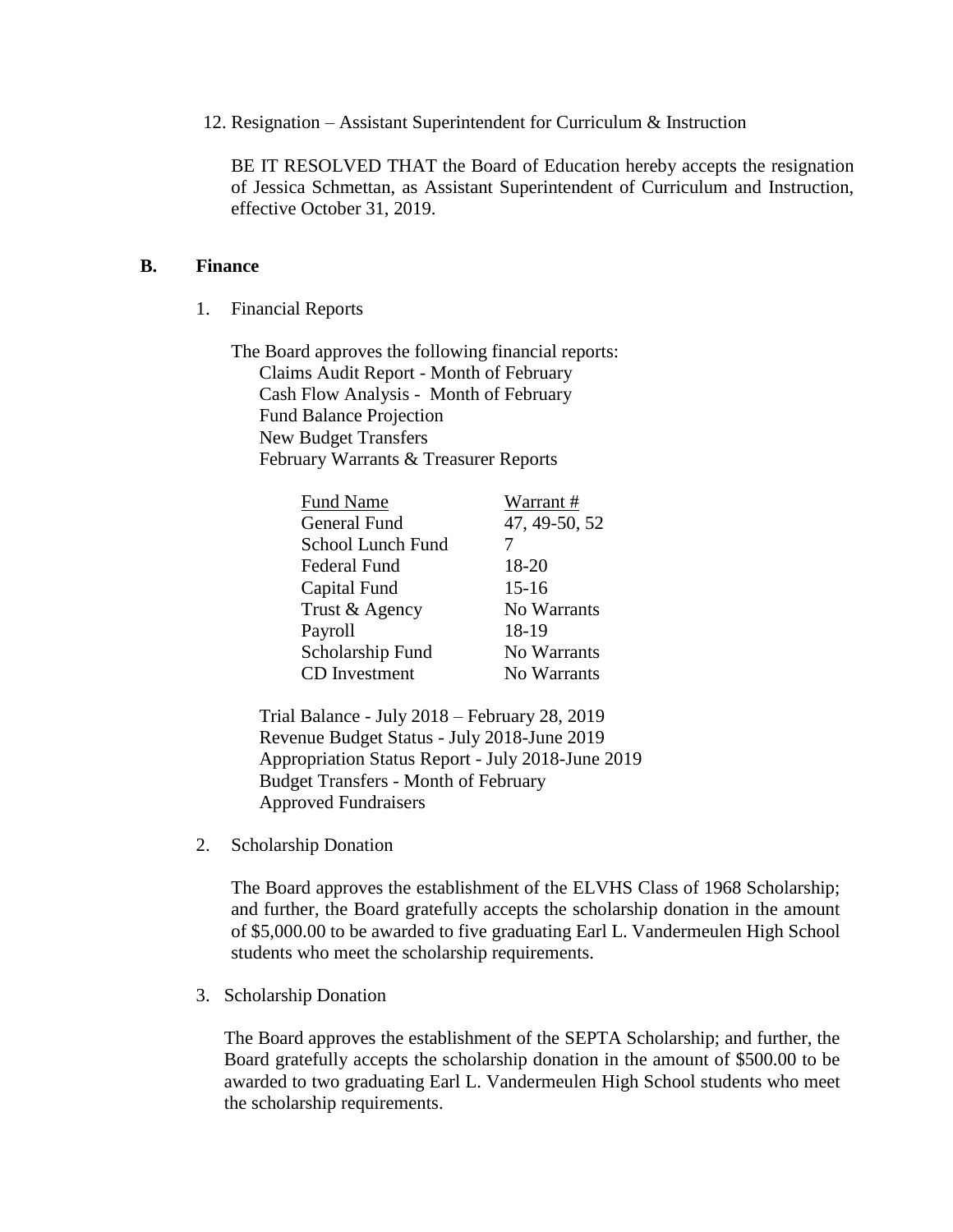4. Scholarship Donation

The Board gratefully accepts the scholarship donation in the amount of \$500.00 from the Interdistrict Council of Superintendents to be awarded to a graduating Earl L. Vandermeulen High School student(s).

5. Donation

The Board gratefully accepts the donation from Zebra Technologies Corporation in the amount of \$800.00 to the Port Jefferson School District.

6. Joint Municipal Bidding - Eastern Suffolk BOCES

The Board adopts the attached resolution approving participation in the Joint Municipal Bidding program with Eastern Suffolk BOCES for the 2019-2020 school year.

7. Budget / Property Tax Report Card

The Board approves the proposed budget for the 2019-2020 school year in the amount of \$43,936,166; and further, the Board approves the attached Property Tax Report Card to be published in the local newspaper, appended to the proposed budget, and submitted to the State Education Department.

8. Vote Officials

The Board adopts the following resolution designating the Chairperson, Acting Clerk, Chief Election Inspector and Inspectors of Election for the May 21, 2019 Annual Vote and Election; and further, that the compensation for said officials be at the rate of \$12.00 per hour.

RESOLVED by the Board of Education of Port Jefferson Union Free School District, in the County of Suffolk, New York:

*Section 1*. Pursuant to the provisions of the Education Law, Wayne Chesley, a qualified voter of the Port Jefferson Union Free School District, in the County of Suffolk, New York (the "District"), is hereby appointed to act as the Chairperson of the Annual Vote/Election to be held in the District on May 21, 2019, and the District Clerk is hereby authorized and directed to give written notice of the appointment of such qualified voter so appointed by this Board of Education.

*Section 2*. Pursuant to the provisions of the Education Law, Wayne Chesley, a qualified voter of the District, is hereby appointed to act as the Acting Clerk at said Vote/Election, in the absence of the District Clerk.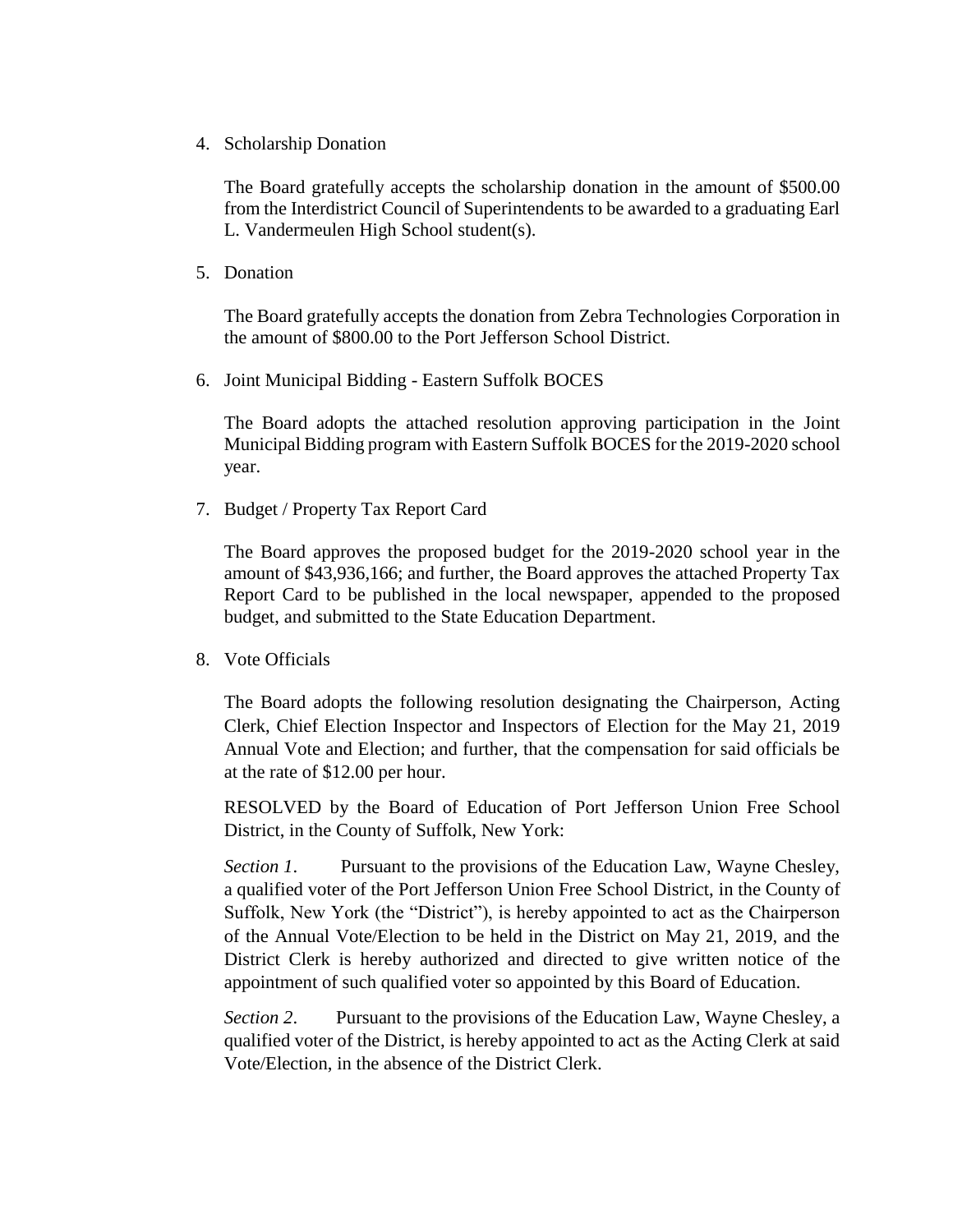*Section 3.* Each of the following qualified voters of the District are hereby appointed to act as Inspectors of Election, at said Vote/Election and shall perform such duties and take such action as prescribed by the Education Law:

| Lesley Chesley     | Deborah Frank      | <b>Margaret Smith</b> |
|--------------------|--------------------|-----------------------|
| Helen Kristich     | Elaine Freda       | Eileen Coen           |
| PeggiAnn Battaglia | Nancy Lustig       | Maureen Kit           |
| Monica D. Williams | Monica B. Williams |                       |

*Section 4*. The District Clerk is hereby authorized and directed to give written notice of appointment to each of the persons hereinabove appointed to the respective offices, and to notify this Board of Education forthwith if any of such persons refuse to accept such appointment or fail to serve, in which case this Board of Education is to take such further action as may be authorized in such circumstances pursuant to the Education Law. In the event that this Board of Education in unable to hold a meeting to appoint a qualified voter of said District to fill a vacancy caused by the refusal of any person herein designated to accept his/her appointment or the failure of such person to serve, the District Clerk is hereby authorized to appoint a qualified voter of this District to fill such vacancy.

*Section 5*. The Inspectors of Election are hereby directed to announce the results of the ballot to the Chairperson of the Vote/Election. The Chairperson is directed to declare such results and the District Clerk is directed to record such results.

*Section 6*. This resolution will take place immediately.

### **C. Facilities & Operations**

### **D. Education**

1. Committees on Special Education

The Board approves the recommendations of the Committees on Special Education for meetings held February 22, 26, 28, 2019 and March 1, 5, 6, 7, 11, 12, 14, 15, 22, 2019.

2. Approval – Online Curriculum

The Board approves participation in the CodeHS online curriculum for AP Computer Science Principles for the 2019-2020 school year.

3. Settlement and Release

The Board approves the following resolution: